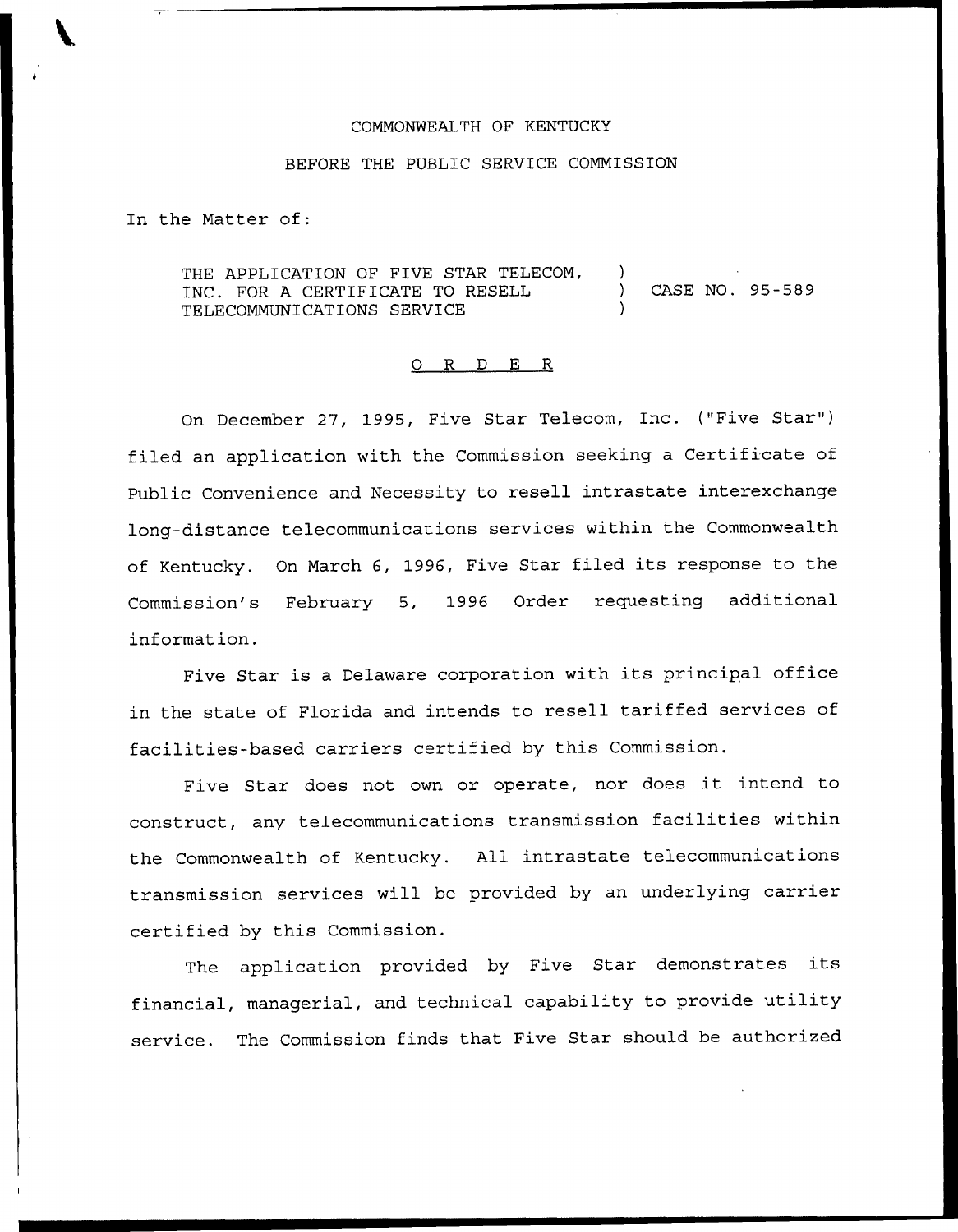to resell intrastate interexchange long-distance telecommunications services within the Commonwealth of Kentucky.

Five Star filed its proposed tariff on December 27, 1995. The Commission finds that the rates proposed by Five Star should be approved as the fair, just, and reasonable rates to be charged.

In Administrative Case No.  $306<sup>1</sup>$  the Commission stated the importance of eliminating possible customer confusion arising from the name of the billing service, rather than the name of the provider of telecommunications services, appearing on the bill. Accordingly, Five Star should ensure that its name appears prominently on all bills issued to customers for services rendered.

The Commission, having considered the evidence of record and being otherwise sufficiently advised, HEREBY ORDERS that:

1. Five Star be and it hereby is granted authority to resell intrastate interexchange long-distance telecommunications services within the Commonwealth of Kentucky on and after the date of this Order.

2. Five Star shall ensure that its name appears prominently on all bills issued to customers for services rendered.

3. Five Star's authority to provide service is strictly limited to those services described in this Order and Five Star's application.

Administrative Case No. 306, Detariffing Billing and Collection Services, Order Dated April 30, 1990.